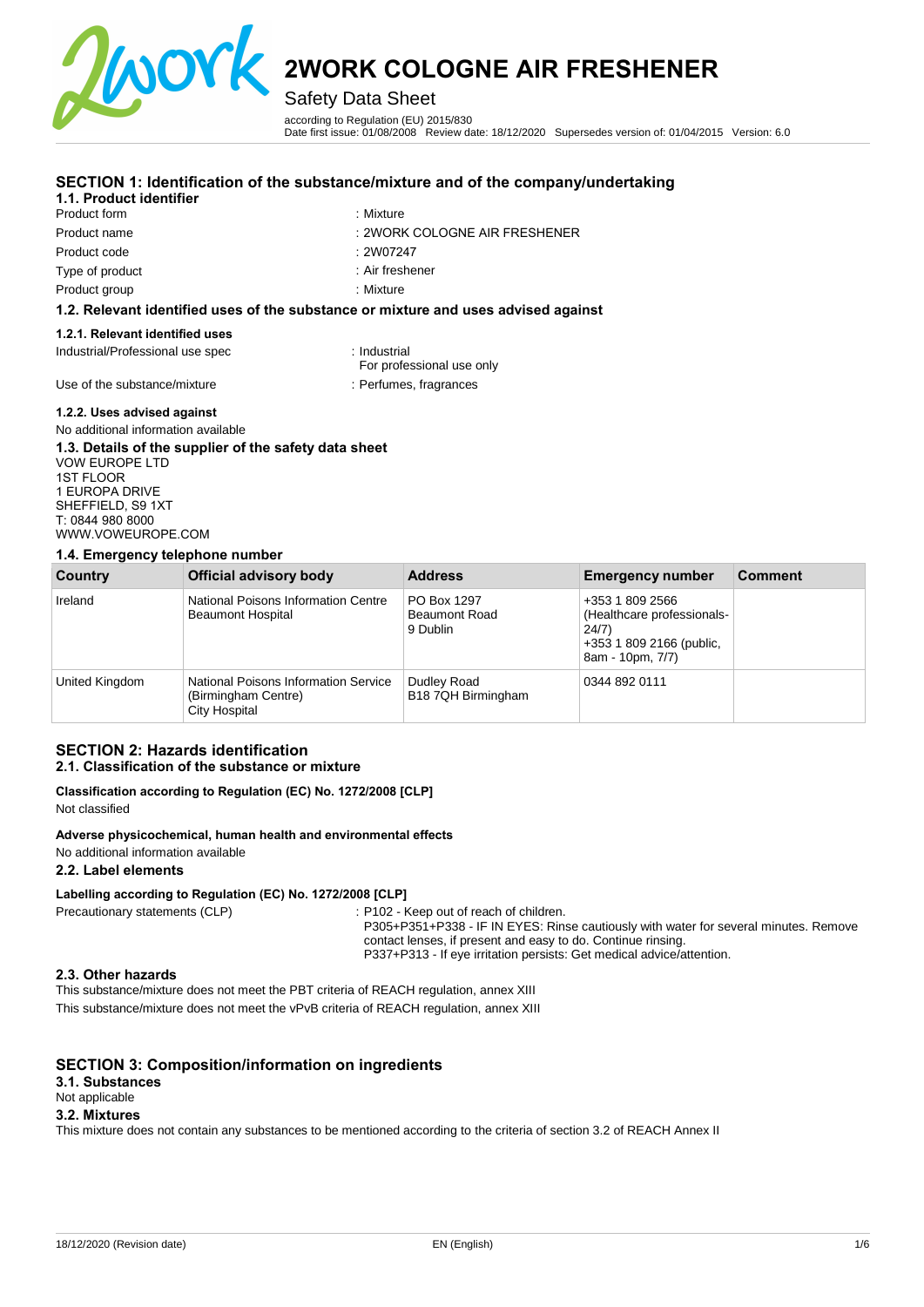### Safety Data Sheet

according to Regulation (EU) 2015/830

| <b>SECTION 4: First aid measures</b><br>4.1. Description of first aid measures                                                            |                                                                                                                                                                                                        |
|-------------------------------------------------------------------------------------------------------------------------------------------|--------------------------------------------------------------------------------------------------------------------------------------------------------------------------------------------------------|
| General advice                                                                                                                            | : Never give anything by mouth to an unconscious person. If you feel unwell, seek medical<br>advice (show the label where possible).                                                                   |
| Skin contact                                                                                                                              | : Rinse with water.                                                                                                                                                                                    |
| Eye contact                                                                                                                               | : Rinse immediately with plenty of water. Obtain medical attention if pain, blinking or redness<br>persists.                                                                                           |
| Ingestion                                                                                                                                 | : Rinse mouth. Do NOT induce vomiting. Obtain emergency medical attention.                                                                                                                             |
| 4.2. Most important symptoms and effects, both acute and delayed<br>Acute effects eyes                                                    | : May cause eye irritation. Redness.                                                                                                                                                                   |
| Acute effects oral route                                                                                                                  | : May cause irritation to the digestive tract.                                                                                                                                                         |
| 4.3. Indication of any immediate medical attention and special treatment needed<br>No additional information available                    |                                                                                                                                                                                                        |
| <b>SECTION 5: Firefighting measures</b><br>5.1. Extinguishing media                                                                       |                                                                                                                                                                                                        |
| Suitable extinguishing media                                                                                                              | : Use extinguishing media appropriate for surrounding fire. Water.                                                                                                                                     |
| 5.2. Special hazards arising from the substance or mixture<br>Hazardous decomposition products in case of fire                            | : Toxic fumes may be released. Carbon dioxide. Carbon monoxide.                                                                                                                                        |
| 5.3. Advice for firefighters<br>Firefighting instructions                                                                                 | : Use water spray or fog for cooling exposed containers. Exercise caution when fighting any<br>chemical fire. Prevent fire fighting water from entering the environment.                               |
| Protection during firefighting                                                                                                            | : Do not enter fire area without proper protective equipment, including respiratory protection.                                                                                                        |
| <b>SECTION 6: Accidental release measures</b><br>6.1. Personal precautions, protective equipment and emergency procedures                 |                                                                                                                                                                                                        |
| 6.1.1. For non-emergency personnel<br>Emergency procedures                                                                                | : Evacuate unnecessary personnel.                                                                                                                                                                      |
|                                                                                                                                           |                                                                                                                                                                                                        |
| 6.1.2. For emergency responders<br>Protective equipment                                                                                   | : Equip cleanup crew with proper protection.                                                                                                                                                           |
| <b>Emergency procedures</b>                                                                                                               | : Ventilate area.                                                                                                                                                                                      |
| 6.2. Environmental precautions<br>Prevent entry to sewers and public waters. Notify authorities if liquid enters sewers or public waters. |                                                                                                                                                                                                        |
| 6.3. Methods and material for containment and cleaning up                                                                                 |                                                                                                                                                                                                        |
| Methods for cleaning up                                                                                                                   | : Soak up spills with inert solids, such as clay or diatomaceous earth as soon as possible.<br>Collect spillage. Store away from other materials.                                                      |
| 6.4. Reference to other sections<br>See Heading 8. Exposure controls and personal protection.                                             |                                                                                                                                                                                                        |
| <b>SECTION 7: Handling and storage</b><br>7.1. Precautions for safe handling                                                              |                                                                                                                                                                                                        |
| Precautions for safe handling                                                                                                             | : Wash hands and other exposed areas with mild soap and water before eating, drinking or<br>smoking and when leaving work. Provide good ventilation in process area to prevent<br>formation of vapour. |
| 7.2. Conditions for safe storage, including any incompatibilities<br>Storage conditions                                                   | : Keep container tightly closed.                                                                                                                                                                       |
| Packaging materials                                                                                                                       | : polyethylene.                                                                                                                                                                                        |
| 7.3. Specific end use(s)<br>No additional information available                                                                           |                                                                                                                                                                                                        |
| <b>SECTION 8: Exposure controls/personal protection</b><br>8.1. Control parameters                                                        |                                                                                                                                                                                                        |
| 8.1.1 National occupational exposure and biological limit values<br>No additional information available                                   |                                                                                                                                                                                                        |
| 8.1.2. Recommended monitoring procedures<br>No additional information available                                                           |                                                                                                                                                                                                        |
|                                                                                                                                           |                                                                                                                                                                                                        |

### **8.1.3. Air contaminants formed**

No additional information available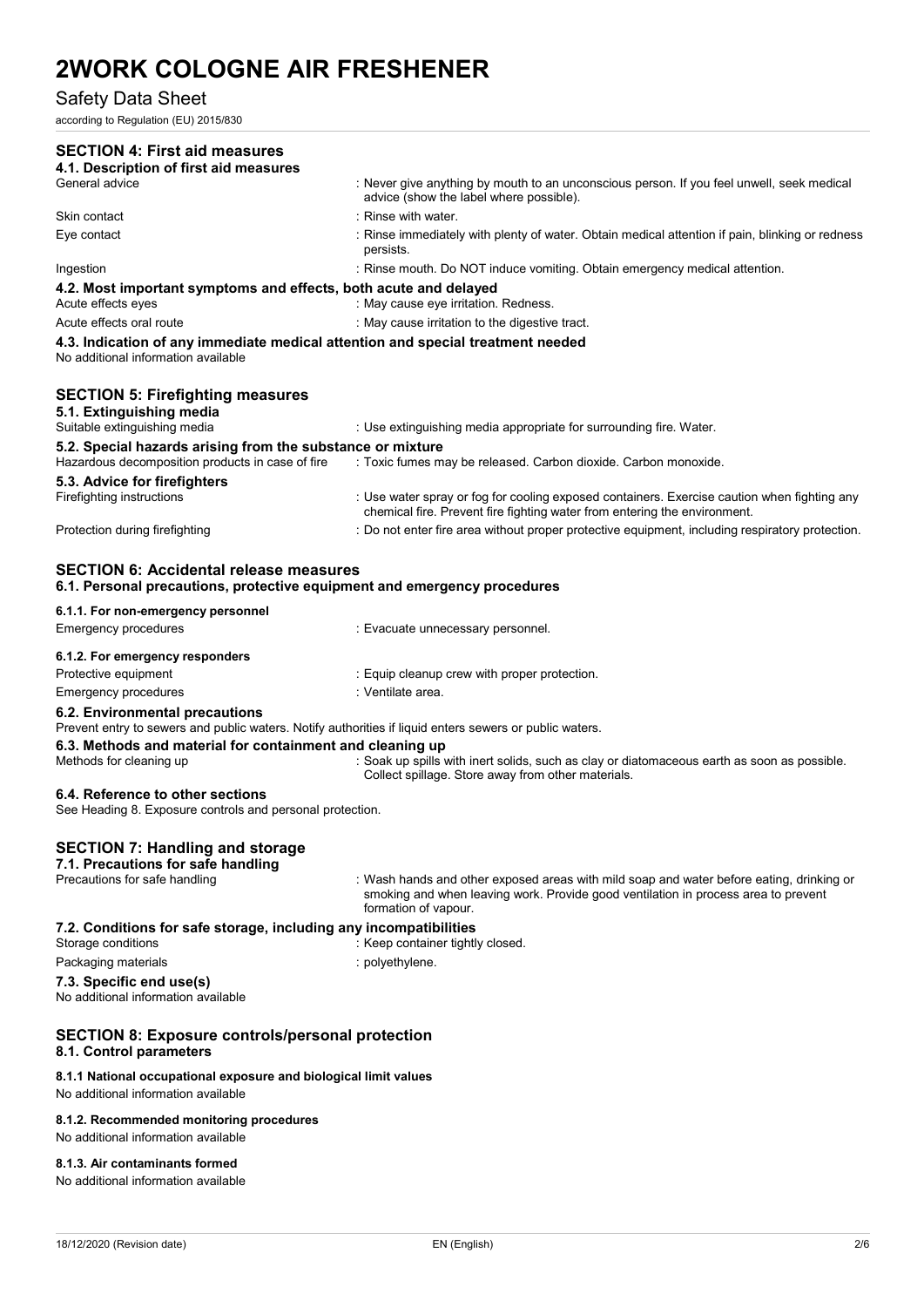### Safety Data Sheet

according to Regulation (EU) 2015/830

**8.1.4. DNEL and PNEC**  No additional information available

#### **8.1.5. Control banding**

No additional information available

#### **8.2. Exposure controls**

**8.2.1. Appropriate engineering controls**  No additional information available

#### **8.2.2. Personal protection equipment**

**Personal protective equipment:**

Avoid all unnecessary exposure.

#### **8.2.2.1. Eye and face protection**

No additional information available

#### **8.2.2.2. Skin protection**

No additional information available

#### **8.2.2.3. Respiratory protection**

No additional information available

#### **8.2.2.4. Thermal hazards**

No additional information available

#### **8.2.3. Environmental exposure controls**

#### **Other information:**

Do not eat, drink or smoke during use.

#### **SECTION 9: Physical and chemical properties 9.1. Information on basic physical and chemical properties**

| Physical state                             | : Liquid                   |
|--------------------------------------------|----------------------------|
| Physical state/form                        | : Liquid.                  |
| Colour                                     | : Colourless. Pale yellow. |
| Odour                                      | : perfumed.                |
| Odour threshold                            | : No data available        |
| рH                                         | $\cdot$ 7                  |
| Relative evaporation rate (butylacetate=1) | : No data available        |
| Melting point/range                        | : 0 °C                     |
| Freezing point                             | : No data available        |
| Boiling point/Boiling range                | : 100 $^{\circ}$ C         |
| Flash point                                | : No data available        |
| Autoignition temperature                   | : No data available        |
| Decomposition temperature                  | : No data available        |
| Flammability (solid, gas)                  | : Non flammable.           |
| Vapour pressure                            | : No data available        |
| Relative vapour density at 20 °C           | : No data available        |
| Relative density                           | : 1.005                    |
| Solubility                                 | : Soluble in water.        |
| Log Pow                                    | : No data available        |
| Viscosity, kinematic                       | : No data available        |
| Viscosity, dynamic                         | : No data available        |
| <b>Explosive properties</b>                | : No data available        |
| Oxidising properties                       | : No data available        |
| <b>Explosive limits</b>                    | : No data available        |
| 9.2. Other information                     |                            |
| No additional information available        |                            |

18/12/2020 (Revision date) EN (English) 3/6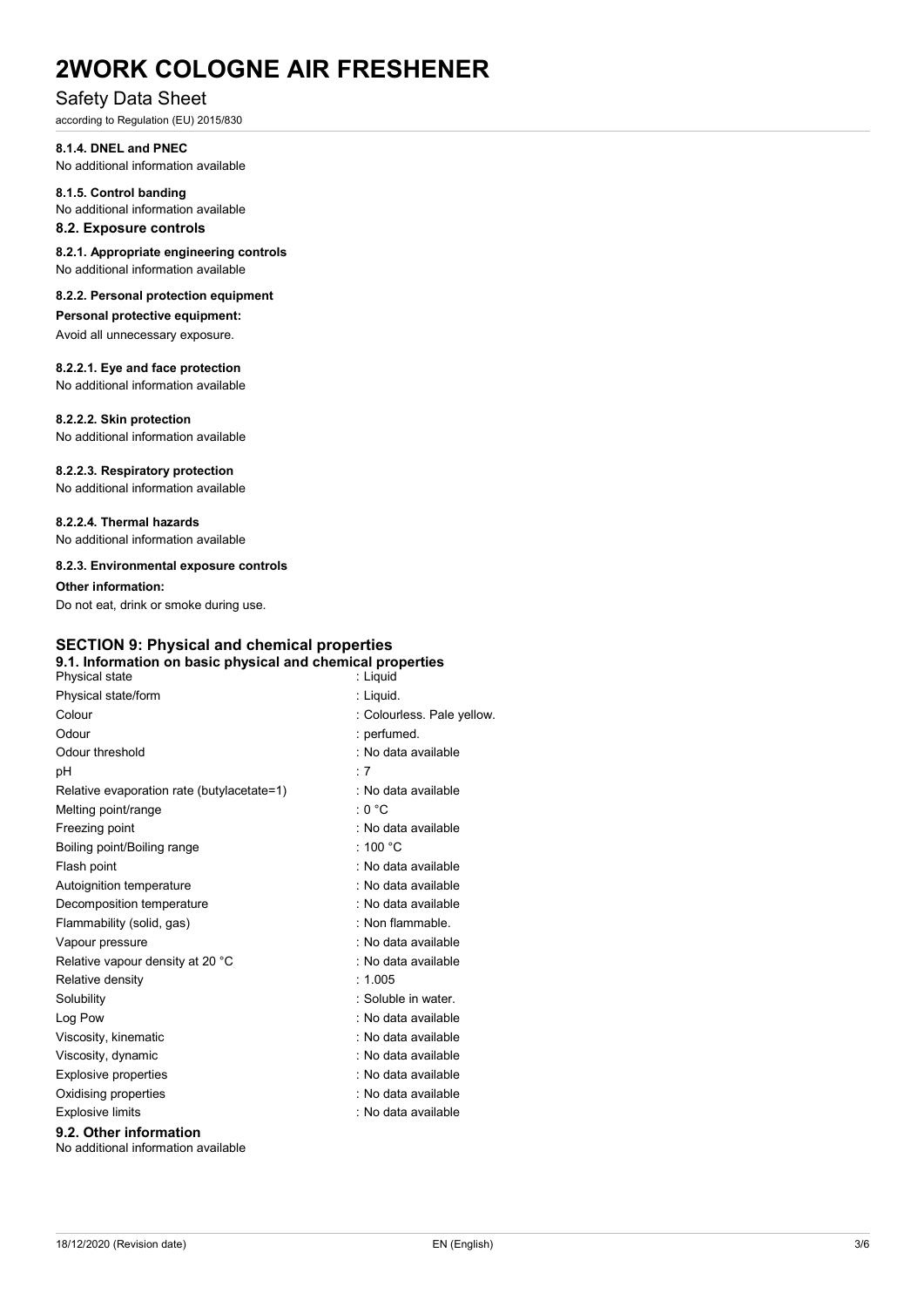### Safety Data Sheet

according to Regulation (EU) 2015/830

| <b>SECTION 10: Stability and reactivity</b><br>10.1. Reactivity<br>No additional information available<br>10.2. Chemical stability<br>Stable under normal conditions.<br>10.3. Possibility of hazardous reactions<br>No dangerous reactions known under normal conditions of use.<br>10.4. Conditions to avoid<br>No additional information available<br>10.5. Incompatible materials<br>No additional information available<br>10.6. Hazardous decomposition products<br>fume. Carbon monoxide. Carbon dioxide. |                                                                    |
|------------------------------------------------------------------------------------------------------------------------------------------------------------------------------------------------------------------------------------------------------------------------------------------------------------------------------------------------------------------------------------------------------------------------------------------------------------------------------------------------------------------|--------------------------------------------------------------------|
| <b>SECTION 11: Toxicological information</b>                                                                                                                                                                                                                                                                                                                                                                                                                                                                     |                                                                    |
| 11.1 Information on toxicological effects                                                                                                                                                                                                                                                                                                                                                                                                                                                                        |                                                                    |
| Acute toxicity (oral)                                                                                                                                                                                                                                                                                                                                                                                                                                                                                            | : Not classified                                                   |
| Acute toxicity (dermal)                                                                                                                                                                                                                                                                                                                                                                                                                                                                                          | : Not classified                                                   |
| Acute toxicity (inhalation)                                                                                                                                                                                                                                                                                                                                                                                                                                                                                      | : Not classified                                                   |
| Skin corrosion/irritation                                                                                                                                                                                                                                                                                                                                                                                                                                                                                        | : Not classified<br>pH: 7                                          |
| Additional information                                                                                                                                                                                                                                                                                                                                                                                                                                                                                           | : Based on available data, the classification criteria are not met |
| Serious eye damage/irritation                                                                                                                                                                                                                                                                                                                                                                                                                                                                                    | : Not classified<br>pH: 7                                          |
| Additional information                                                                                                                                                                                                                                                                                                                                                                                                                                                                                           | : Based on available data, the classification criteria are not met |
| Respiratory or skin sensitisation                                                                                                                                                                                                                                                                                                                                                                                                                                                                                | : Not classified                                                   |
| Additional information                                                                                                                                                                                                                                                                                                                                                                                                                                                                                           | : Based on available data, the classification criteria are not met |
| Germ cell mutagenicity                                                                                                                                                                                                                                                                                                                                                                                                                                                                                           | : Not classified                                                   |
| Additional information                                                                                                                                                                                                                                                                                                                                                                                                                                                                                           | : Based on available data, the classification criteria are not met |
| Carcinogenicity                                                                                                                                                                                                                                                                                                                                                                                                                                                                                                  | : Not classified                                                   |
| Additional information                                                                                                                                                                                                                                                                                                                                                                                                                                                                                           | : Based on available data, the classification criteria are not met |
| Reproductive toxicity                                                                                                                                                                                                                                                                                                                                                                                                                                                                                            | Not classified                                                     |
| Additional information                                                                                                                                                                                                                                                                                                                                                                                                                                                                                           | : Based on available data, the classification criteria are not met |
| STOT-single exposure                                                                                                                                                                                                                                                                                                                                                                                                                                                                                             | : Not classified                                                   |
| Additional information                                                                                                                                                                                                                                                                                                                                                                                                                                                                                           | : Based on available data, the classification criteria are not met |
| STOT-repeated exposure                                                                                                                                                                                                                                                                                                                                                                                                                                                                                           | : Not classified                                                   |
| Additional information                                                                                                                                                                                                                                                                                                                                                                                                                                                                                           | : Based on available data, the classification criteria are not met |
| Aspiration hazard                                                                                                                                                                                                                                                                                                                                                                                                                                                                                                | : Not classified                                                   |
| Additional information                                                                                                                                                                                                                                                                                                                                                                                                                                                                                           | : Based on available data, the classification criteria are not met |
| Potential adverse human health effects and<br>symptoms                                                                                                                                                                                                                                                                                                                                                                                                                                                           | : Based on available data, the classification criteria are not met |

#### **SECTION 12: Ecological information**

| 12.1. Toxicity                                               |                  |
|--------------------------------------------------------------|------------------|
| Hazardous to the aquatic environment, short-term<br>(acute)  | : Not classified |
| Hazardous to the aquatic environment, long-term<br>(chronic) | : Not classified |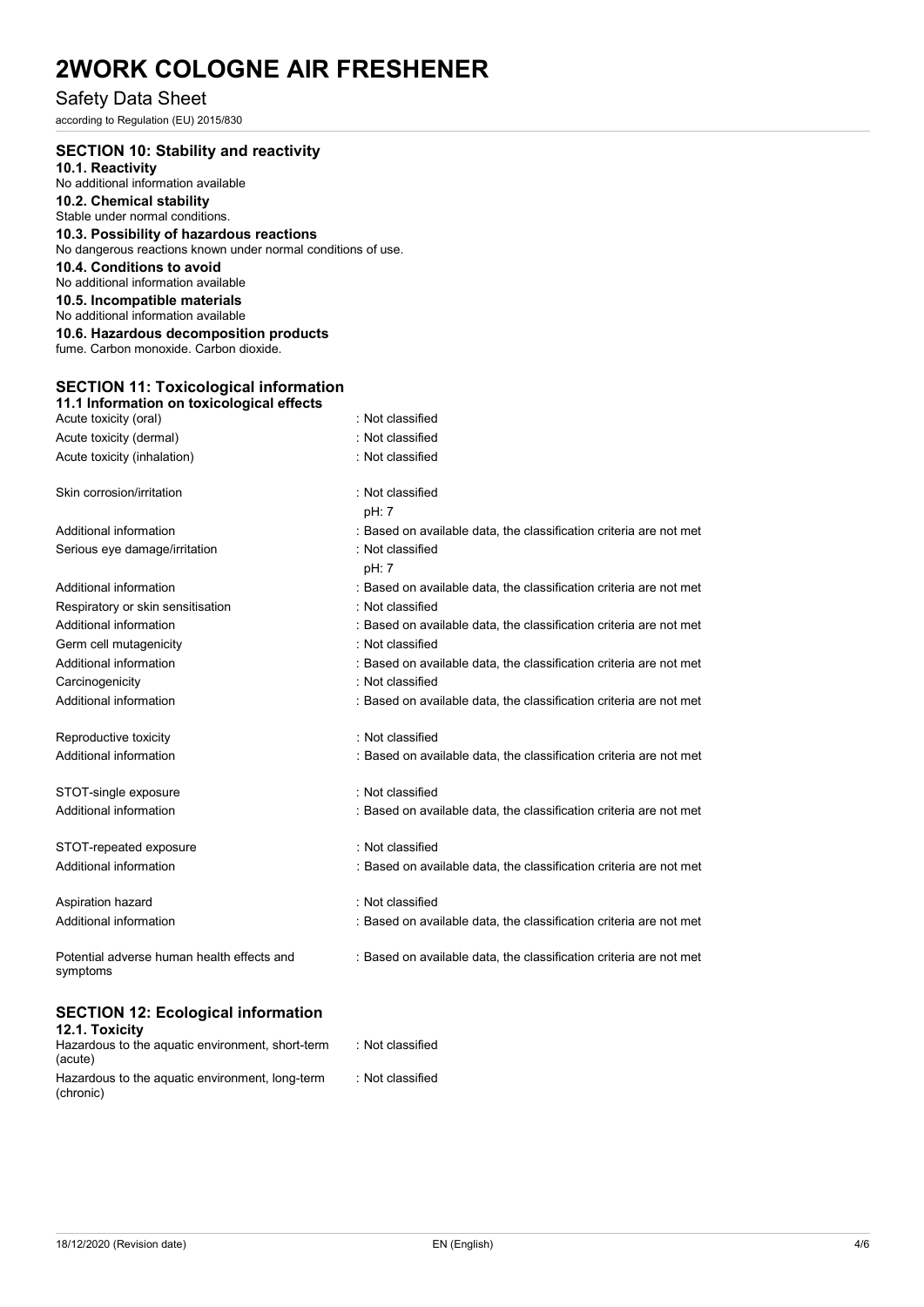### Safety Data Sheet

according to Regulation (EU) 2015/830

| <b>ROYAL COLOGNE</b><br>Biodegradable. The surfactant(s) contained in this preparation complies(comply) with the<br>Persistence and degradability<br>biodegradability criteria as laid down in Regulation (EC) No. 648/2004 on detergents. Data<br>to support this assertion are held at the disposal of the competent authorities of the<br>Member States and will be made available to them, at their direct request or at the request<br>of a detergent manufacturer.<br>12.3. Bioaccumulative potential<br><b>ROYAL COLOGNE</b><br>No bioaccumulation.<br>Bioaccumulative potential<br>12.4. Mobility in soil<br>No additional information available<br>12.5. Results of PBT and vPvB assessment |
|------------------------------------------------------------------------------------------------------------------------------------------------------------------------------------------------------------------------------------------------------------------------------------------------------------------------------------------------------------------------------------------------------------------------------------------------------------------------------------------------------------------------------------------------------------------------------------------------------------------------------------------------------------------------------------------------------|
|                                                                                                                                                                                                                                                                                                                                                                                                                                                                                                                                                                                                                                                                                                      |
|                                                                                                                                                                                                                                                                                                                                                                                                                                                                                                                                                                                                                                                                                                      |
|                                                                                                                                                                                                                                                                                                                                                                                                                                                                                                                                                                                                                                                                                                      |
|                                                                                                                                                                                                                                                                                                                                                                                                                                                                                                                                                                                                                                                                                                      |
|                                                                                                                                                                                                                                                                                                                                                                                                                                                                                                                                                                                                                                                                                                      |
|                                                                                                                                                                                                                                                                                                                                                                                                                                                                                                                                                                                                                                                                                                      |
|                                                                                                                                                                                                                                                                                                                                                                                                                                                                                                                                                                                                                                                                                                      |
| <b>ROYAL COLOGNE</b>                                                                                                                                                                                                                                                                                                                                                                                                                                                                                                                                                                                                                                                                                 |
| This substance/mixture does not meet the PBT criteria of REACH regulation, annex XIII                                                                                                                                                                                                                                                                                                                                                                                                                                                                                                                                                                                                                |
| This substance/mixture does not meet the vPvB criteria of REACH regulation, annex XIII                                                                                                                                                                                                                                                                                                                                                                                                                                                                                                                                                                                                               |
| 12.6. Other adverse effects<br>Additional information<br>: Avoid release to the environment.                                                                                                                                                                                                                                                                                                                                                                                                                                                                                                                                                                                                         |
| <b>SECTION 13: Disposal considerations</b><br>13.1. Waste treatment methods<br>Product/Packaging disposal recommendations<br>: Dispose in a safe manner in accordance with local/national regulations.<br>Waste / unused products<br>: Avoid release to the environment.                                                                                                                                                                                                                                                                                                                                                                                                                             |
|                                                                                                                                                                                                                                                                                                                                                                                                                                                                                                                                                                                                                                                                                                      |
| <b>SECTION 14: Transport information</b><br>In accordance with ADR / IMDG / IATA                                                                                                                                                                                                                                                                                                                                                                                                                                                                                                                                                                                                                     |
| <b>IATA</b><br><b>ADR</b><br><b>IMDG</b>                                                                                                                                                                                                                                                                                                                                                                                                                                                                                                                                                                                                                                                             |
| 14.1. UN number                                                                                                                                                                                                                                                                                                                                                                                                                                                                                                                                                                                                                                                                                      |
| Not regulated<br>Not regulated<br>Not regulated                                                                                                                                                                                                                                                                                                                                                                                                                                                                                                                                                                                                                                                      |
| 14.2. UN proper shipping name                                                                                                                                                                                                                                                                                                                                                                                                                                                                                                                                                                                                                                                                        |
| Not regulated<br>Not regulated<br>Not regulated                                                                                                                                                                                                                                                                                                                                                                                                                                                                                                                                                                                                                                                      |
| 14.3. Transport hazard class(es)                                                                                                                                                                                                                                                                                                                                                                                                                                                                                                                                                                                                                                                                     |
| Not regulated<br>Not regulated<br>Not regulated                                                                                                                                                                                                                                                                                                                                                                                                                                                                                                                                                                                                                                                      |
| 14.4. Packing group                                                                                                                                                                                                                                                                                                                                                                                                                                                                                                                                                                                                                                                                                  |
| Not regulated<br>Not regulated<br>Not regulated                                                                                                                                                                                                                                                                                                                                                                                                                                                                                                                                                                                                                                                      |
| <b>14.5. Environmental hazards</b>                                                                                                                                                                                                                                                                                                                                                                                                                                                                                                                                                                                                                                                                   |
| Not regulated<br>Not regulated<br>Not regulated                                                                                                                                                                                                                                                                                                                                                                                                                                                                                                                                                                                                                                                      |
| No supplementary information available                                                                                                                                                                                                                                                                                                                                                                                                                                                                                                                                                                                                                                                               |
| 14.6. Special precautions for user                                                                                                                                                                                                                                                                                                                                                                                                                                                                                                                                                                                                                                                                   |
| <b>Overland transport</b>                                                                                                                                                                                                                                                                                                                                                                                                                                                                                                                                                                                                                                                                            |
| Not regulated                                                                                                                                                                                                                                                                                                                                                                                                                                                                                                                                                                                                                                                                                        |
| <b>Transport by sea</b>                                                                                                                                                                                                                                                                                                                                                                                                                                                                                                                                                                                                                                                                              |
| Not regulated                                                                                                                                                                                                                                                                                                                                                                                                                                                                                                                                                                                                                                                                                        |
| Air transport<br>Not regulated                                                                                                                                                                                                                                                                                                                                                                                                                                                                                                                                                                                                                                                                       |
|                                                                                                                                                                                                                                                                                                                                                                                                                                                                                                                                                                                                                                                                                                      |

14.7. Transp<br>Not applicable

## **SECTION 15: Regulatory information**

**15.1. Safety, health and environmental regulations/legislation specific for the substance or mixture** 

#### **15.1.1. EU-Regulations**

Contains no REACH substances with Annex XVII restrictions Contains no substance on the REACH candidate list